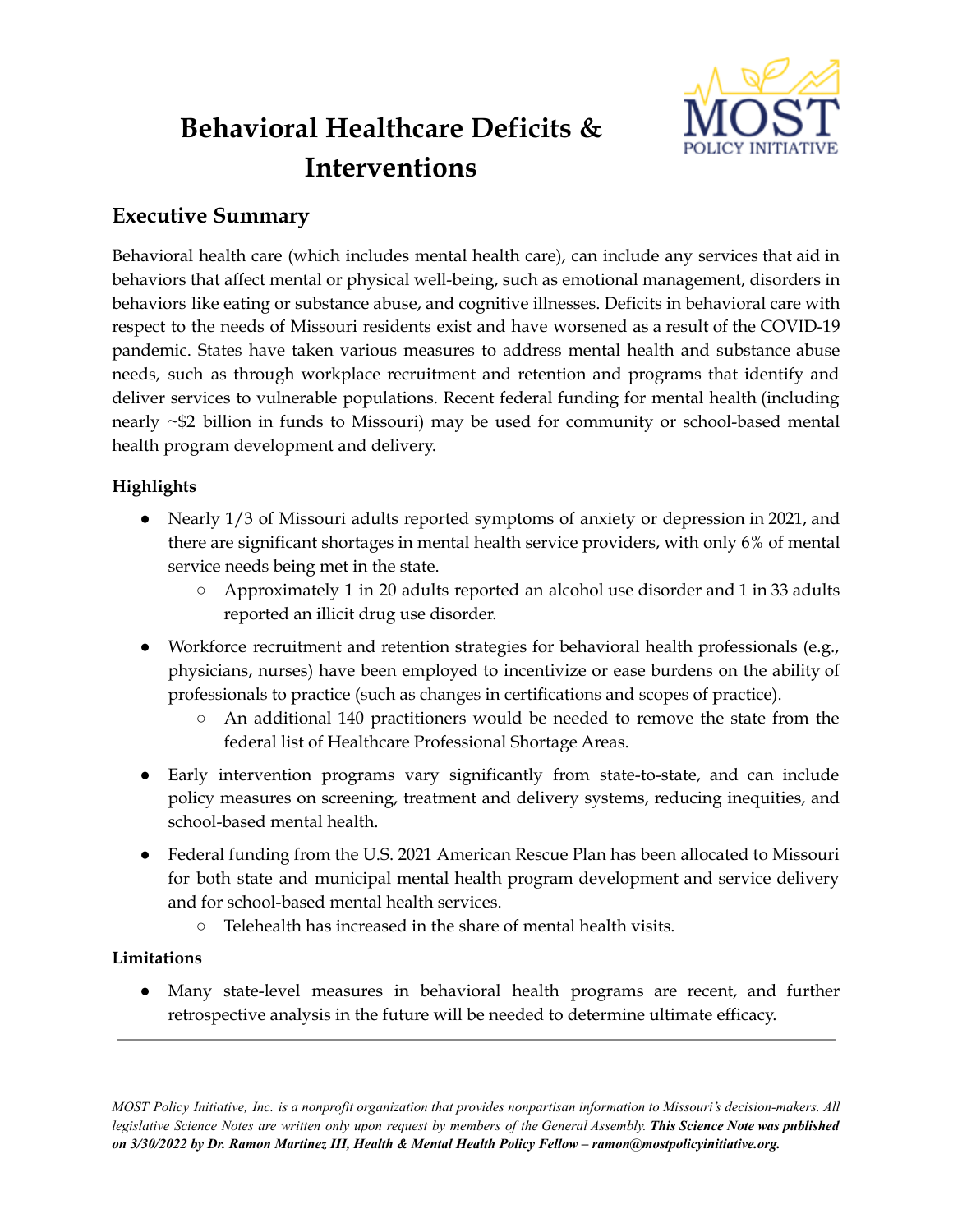# **Research Background**

#### **Behavioral Health Diseases & Mental Healthcare Deficits**

During 2021 in Missouri, roughly 33.6% of adults reported symptoms of anxiety or depression, approximately 1 in 20 adults reported an alcohol use disorder (AUD), and 1 in 33 adults reported an illicit drug use disorder (Figure  $1$ ).<sup>1,2</sup> In 2019, nearly 40% of adults with a mental illness did not receive treatment for their ailments. Over 41% of adults with a mental illness had no private health insurance coverage. 1



**Figure 1. Map of states showing the percentage of adults with symptoms of anxiety or a depressive disorder. <sup>2</sup>** States with darker shades of blue contain higher percentages of adults with mental health issues than lighter shaded states. Map reproduced from the Kaiser Family Foundation.

## Coverage Deficits

According to the Kaiser Family Foundation, only about 6% of mental health care needs in Missouri are covered. An additional 140 practitioners would be needed to remove the state from the federal list of Healthcare Professional Shortage Areas. <sup>1</sup> Several Medicaid services that are present in other states, including residential psychiatric treatment, adult group homes, and outpatient partial hospitalization services are also not covered by MO HealthNet.<sup>1</sup>

For more information on how COVID-19 has affected mental health and substance abuse issues, and methods for treating substance abuse, please see the Science Notes: [COVID-19,](https://mostpolicyinitiative.org/science-note/covid-19-mental-health-substance-abuse/) Mental Health & [Substance](https://mostpolicyinitiative.org/science-note/covid-19-mental-health-substance-abuse/) Abuse, Substance Abuse & Naltrexone [Hydrochloride](https://mostpolicyinitiative.org/science-note/substance-abuse-naltrexone-hydrochloride/).

#### Minority Discrepancies in Coverage

Black and Latino minorities have indicated higher rates of stress, substance abuse and suicidal ideation since the start of the pandemic. A 2020 CDC survey found that 44% of Black Americans and 52% of Latino Americans reported adverse behavioral health symptoms, higher than their White counterparts at 37%.<sup>3</sup> Given that data has shown that therapeutic relationships are stronger and lead to better recovery outcomes if the ethnicity of the provider matches the patient, <sup>4</sup> several states have promoted policies aimed at alleviating this need.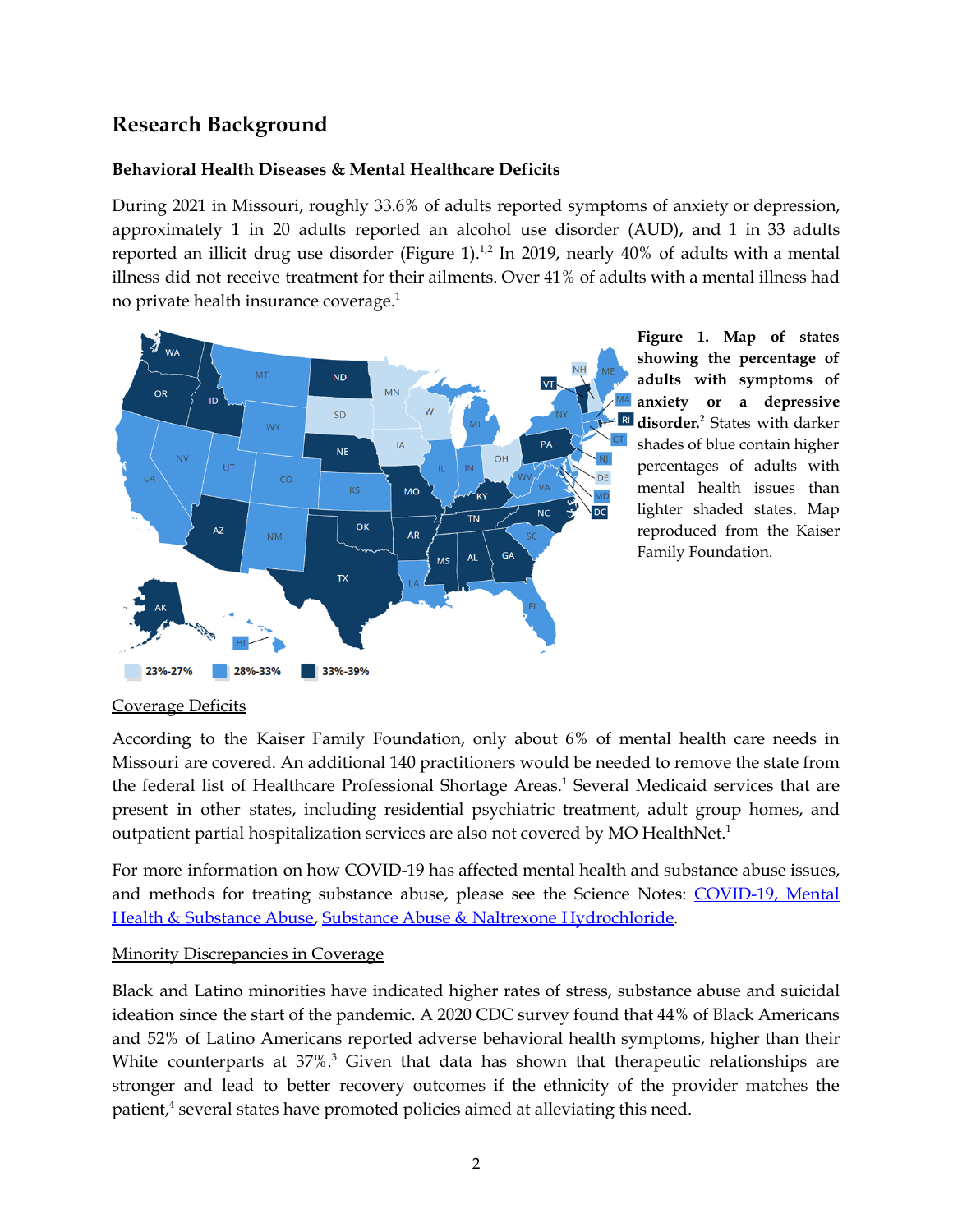These include: 1) incorporating minority communities and ethnic-minority mental healthcare students in culturally-competent program development, 2) building culturally-sensitive behavioral health programs with providers that address local issues, such as trauma, linguistic barriers, and elevated incarceration, and require those programs to consistently renew the training, 3) understanding factors leading to attrition in the minority workforce and addressing these issues, 4) incentivizing students to practice in the areas they originate from or are in need through financial incentivization or a diversity component in contracting, and 5) encouraging cooperation with state agencies and legislators. $5$ 

For more information on incentive programs for medical residents and rural physicians, please see the Science Notes: Medical [Residency](https://mostpolicyinitiative.org/science-note/medical-residency/), Rural [Physician](https://mostpolicyinitiative.org/science-note/rural-physician-grant-program/) Grants.

#### **Workforce & Financial Incentives**

Several states have also modified scope of practice requirements that may serve as a barrier to workforce entry. While all states require licensing and education requirements for fields like psychiatry, psychology, and social work, some states have loosened strict definitions of the scope of mental health services providers can offer in certain fields (such as prevention specialists, peer recovery specialists, and psychiatric aides). <sup>6</sup> Twenty-two states have also expanded the ability for advanced practice nurses (which may include psychiatric nursing) to practice any and all skills they were trained for and can do so independently without needing oversight from a physician.<sup>7,8</sup>

Several states have attempted to address the substance abuse healthcare shortage by varying the level of education needed to be credentialed as an addiction counselor, or by delegating credentialing authority to a state agency or other entity as opposed to a private board.<sup>7</sup> Recruitment and retention measures have also varied; examples of this are in **Table 1**.

| <b>Policy Area</b> | <b>Specific Measure</b>                                                                    | <b>States</b> |
|--------------------|--------------------------------------------------------------------------------------------|---------------|
| Tax Credits &      | Small-Town Health Professional Credit, Rural Health Professional Tax Credit,               | LA, NM,       |
| Federal            | Loan Repayment, Funds to Address Pandemic-Related Behavioral Health Needs                  |               |
| Funding            |                                                                                            |               |
| Loan               | Primary care $\varepsilon$ psychiatry residents repayment, rural area primary care loan    | KS, MN,       |
| Forgiveness        | forgiveness, loan repayment for behavioral health professionals in shortage areas          | UT            |
| Training,          | Short-term training in recession resistant fields, reactivation of retired or              | KY. HI.       |
| Development,       | inactive healthcare provider, retired resident license renewal during states of $\vert$ VT |               |
| & Licensure        | emergency                                                                                  |               |

**Table 1: Areas for recruitment and retention policies for healthcare workers**. This table lists various varies measures states have taken to improve healthcare professional recruitment and retention because of staffing attrition. Table was replicated from the National Conference of State Legislators.<sup>9</sup>

For more information on licensing reciprocity agreements that may ease the burden for out-of-state medical providers to practice in Missouri, please see the Science Notes: [Advance](https://mostpolicyinitiative.org/science-note/advanced-practive-registered-nursing-scope-of-practice/) Practice [Registered](https://mostpolicyinitiative.org/science-note/advanced-practive-registered-nursing-scope-of-practice/) Nurse Scope of Practice, Interstate Medical [Licensure](https://mostpolicyinitiative.org/science-note/interstate-medical-licensure-compact/) Compact.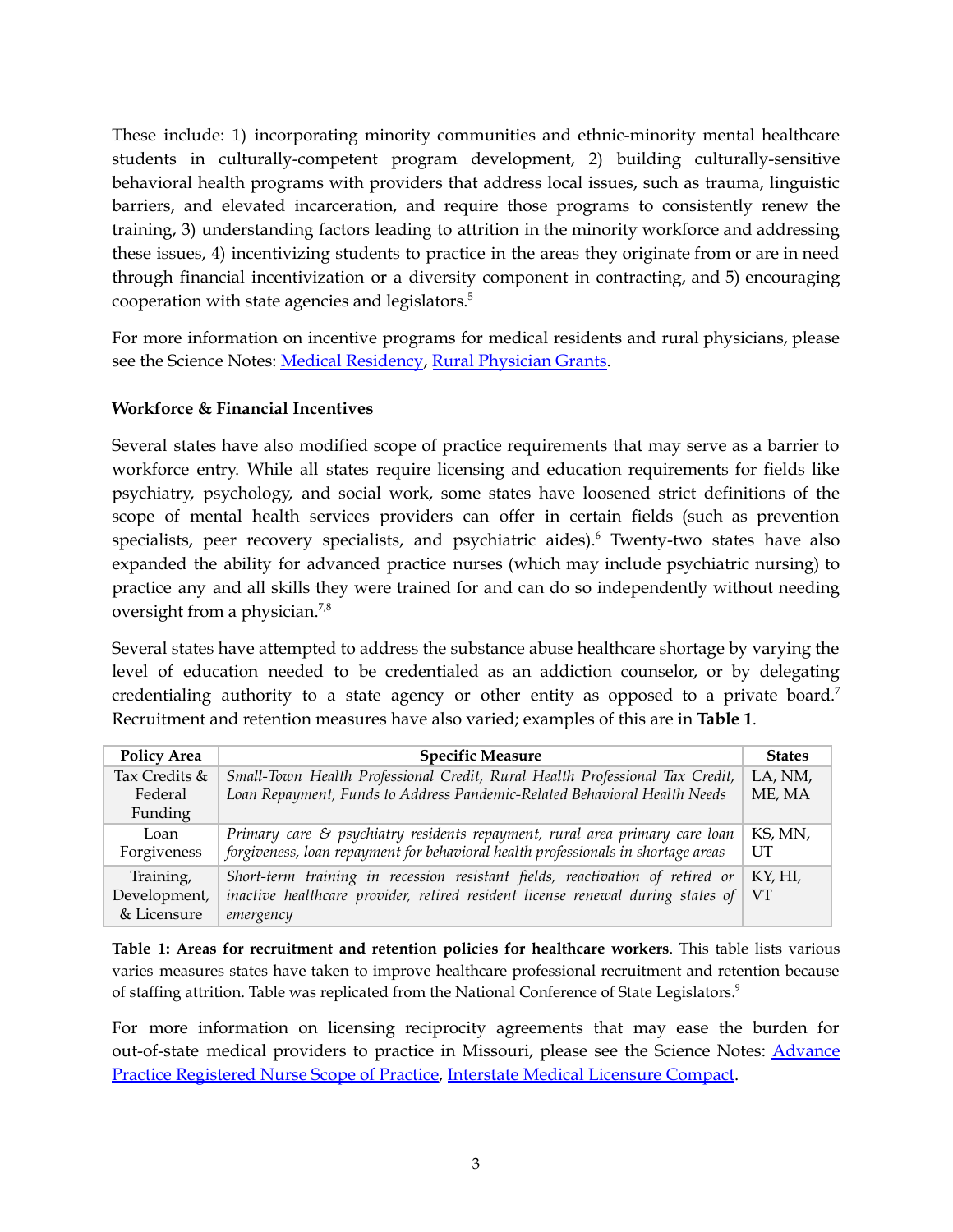#### **Early Intervention Programs**

Broadly, many early intervention programs enacted from the state level fall into improvements in: Screening, Treatment and Delivery Systems, Reducing Inequities, and School-based Mental Health Systems. <sup>10</sup> For examples of state-level measures, see **Table 2**.

| Category of<br><b>Policy Option</b> | <b>Specific Measure</b>                                                                                  | <b>States</b>                                |
|-------------------------------------|----------------------------------------------------------------------------------------------------------|----------------------------------------------|
| Screening                           | Adolescent depression screening, maternal depression screening<br>through Medicaid and well-child visits | OR, MN, WA, NM,<br>MI, MS, GA, PA, MD,<br>NI |
| Treatment &                         | Foster-care-specific coordinated healthcare services, creating                                           | TX, WI, CO, MN, RI,                          |
| Delivery                            | third-party Medicaid-accountable programs to coordinate services,                                        | IN, WA                                       |
| Systems                             | full integration of contracted providers with specific geographic                                        |                                              |
|                                     | requirements $\varepsilon$ reimbursement parity                                                          |                                              |
| Reducing                            | Community health worker engagement to address ethnic                                                     | MA, NY, CT, OK, TN,                          |
| Inequities                          | disparities in service; supported employment strategies like finding                                     | WA, MN, DE, CO, OH                           |
|                                     | job placements, on-the-job coaching, benefits counseling; mental                                         |                                              |
|                                     | health consultation/advisory groups                                                                      |                                              |
| School-based                        | Task forces, school guidance, universal school screening,                                                | NC, IL, NJ, DC, PA,                          |
| Mental Health                       | expanding on-site availability of professionals, improving school                                        | MI, AZ                                       |
|                                     | staff training, Medicaid-accountable service programs for school                                         |                                              |

**Table 1: Areas for early intervention strategies in mental health**. This table lists various measures that states have taken to improve early intervention programs and increase services to vulnerable groups. Table was replicated from the National Conference of State Legislators.<sup>10</sup>

For more information on youth suicide prevention in Missouri, please see the Science Note: Suicide & [Prevention](https://mostpolicyinitiative.org/science-note/suicide-education-prevention-programs/) Programs. For more information on crisis response strategies, please see the report: Behavioral Health Crisis Response Strategies: [Partnerships,](https://mostpolicyinitiative.org/wp-content/uploads/2022/01/MOST-Policy-Initiative-Behavioral-Health-Crisis-Response-Strategies-Report.pdf) Programs, & Personnel.

## Telehealth

Telehealth (which includes broad non-clinical health-related services provided over distance) options have had an increased role in mental healthcare since the start of the COVID-19 pandemic. While most medical services have returned to in-person activities, mental health and substance abuse telehealth visits have remained relatively stable. Forty percent of mental health visits were administered via telehealth in March 2020 and that percentage was nearly replicated in 2021, with 36% of visits administered via telehealth by August 2021. Further, there is a clear demand divide for mental telehealth usage, with 55% of mental health and substance use disorder services in rural areas being administered via telehealth compared to 35% in urban areas, and consistent use among 19-64 year-olds compared to diminishing use in older populations. <sup>11</sup> Major mental health conditions that may be serviced through telehealth can include trauma, obsessive-compulsive disorder, bipolar disorder, anxiety, depression, disruptive-impulsive disorder, neurodevelopmental disorders, schizophrenia, alcohol abuse, opioid abuse, and other stimulants.<sup>11</sup>

For more information on telehealth, please see the Science Note: **Broadband & [Telemedicine](https://mostpolicyinitiative.org/science-note/broadband-and-telemedicine/)**.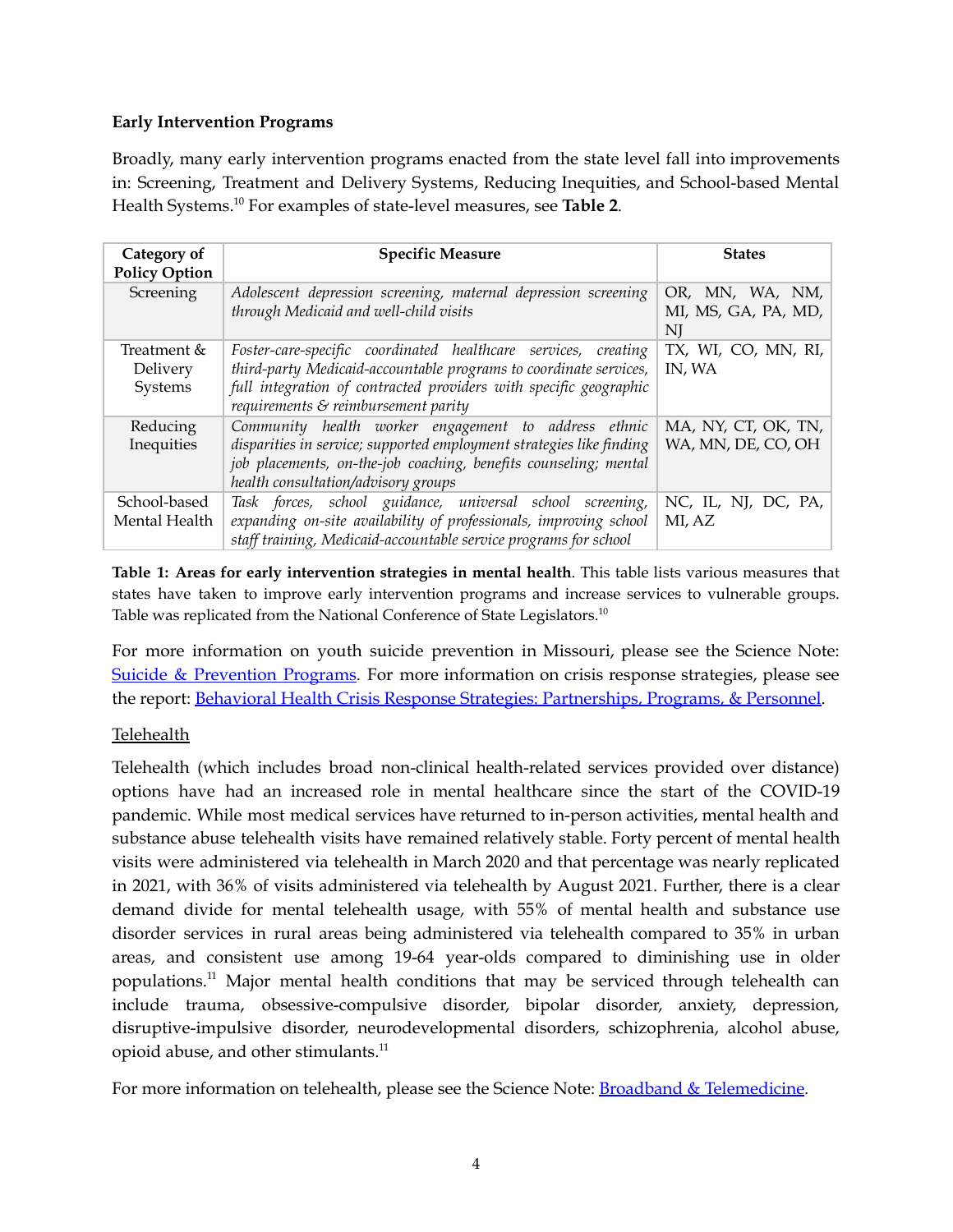#### **Federal Legislation**

The federal [American](https://www.congress.gov/bill/117th-congress/house-bill/1319/text) Rescue Plan Act (ARPA) of 2021 allocated \$3 billion in funds to the Substance Abuse and Mental Health Services [Administration](https://www.samhsa.gov/) (SAMHSA) to be distributed equally between the Substance Abuse [Prevention](https://www.samhsa.gov/grants/block-grants/sabg) and Treatment Block Grant and the [Community](https://www.samhsa.gov/grants/block-grants/mhbg) Mental Health Services Block Grant programs to address addiction and mental health crises.<sup>12</sup> As well, ~\$420 million have been committed to the <u>Certified [Community](https://dmh.mo.gov/certified-community-behavioral-health)</u> [Behavioral](https://dmh.mo.gov/certified-community-behavioral-health) Health Clinics program.<sup>13</sup> These have also separately included increases in the federal Medicaid matching rate for mobile crisis intervention services, increased funds for home and community-based centers, and stabilization or infrastructure funds for regional call centers, crisis receiving facilities, and mobile crisis response teams. 14,15 Missouri has been allocated a combined ~\$45 million in these SAMHSA funds.

Several states have also accessed ARPA funding through the **[Elementary](https://oese.ed.gov/offices/education-stabilization-fund/elementary-secondary-school-emergency-relief-fund/) and Secondary School** [Emergency](https://oese.ed.gov/offices/education-stabilization-fund/elementary-secondary-school-emergency-relief-fund/) Relief Fund, which has committed \$122.8 billion in grants to support schools by: 1) developing partnerships between state education and health agencies, 2) supporting partnerships between schools and community-based mental health agencies, 3) increasing the school mental health workforce, 4) providing mental health training for school staff, and 5) providing guidance to municipal agencies for comprehensive school mental health programs. 16 Missouri was allocated \$1.9 billion in these funds, and ARPA funds need to be committed to a project by December 31, 2024.

According to the Brookings Institution, St. Charles County and St. Louis City were the only Missouri municipalities listed to develop projects utilizing ARPA funds to address mental health and substance abuse. They did this by: 1) adding a facility unit to address the increase in pretrial mental health and substance abuse disorders, 2) committing to non-profit support funds for mental health support, 3) sanctioning an outdoor space or a housing facility model for unhoused people to access substance abuse treatment, and 4) developing community programs aimed at interrupting cycles of violence through behavioral health resources.<sup>17</sup>

#### **References**

- 1. Orgera, K., Panchal, N.(2021). *Mental Health in Missouri*, [<https://www.kff.org/statedata/mental-health-and-substance-use-state-fact-sheets/missouri/](https://www.kff.org/statedata/mental-health-and-substance-use-state-fact-sheets/missouri/)>.
- 2. *Mental Health and Substance Use State Fact Sheets*, (2021). [<https://www.kff.org/statedata/mental-health-and-substance-use-state-fact-sheets/>](https://www.kff.org/statedata/mental-health-and-substance-use-state-fact-sheets/).
- 3. Czeisler, M. *et al.* (2020). Mental Health, Substance Use, and Suicidal Ideation During the COVID-19 Pandemic - United States, June 24-30, 2020. *MMWR Morb Mortal Wkly Rep* **69**, 1049-1057, doi:10.15585/mmwr.mm6932a1.
- 4. Chao, P. J., Steffen, J. J. & Heiby, E. M. (2012). The Effects of Working Alliance and Client-Clinician Ethnic Match on Recovery Status. *Community Mental Health Journal* **48**, 91-97, doi:10.1007/s10597-011-9423-8.
- 5. Antezzo, M., Manz, J., Mette, E., Purington, K. (2021). *State Strategies to Increase Diversity in the Behavioral Health Workforce*, [<https://www.nashp.org/state-strategies-to-increase-diversity-in-the-behavioral-health-workfor](https://www.nashp.org/state-strategies-to-increase-diversity-in-the-behavioral-health-workforce/)  $ce \rightarrow$ .